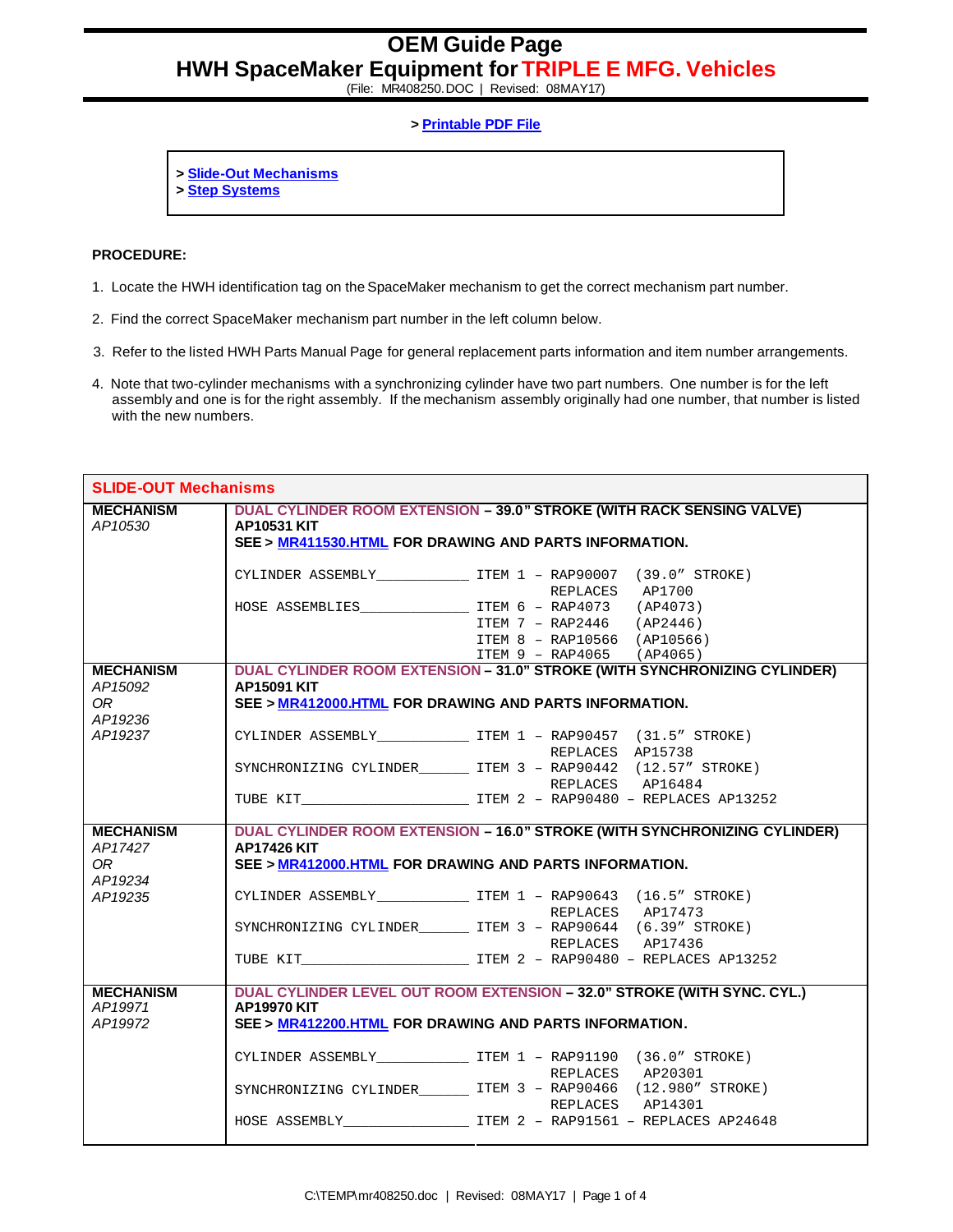| <b>MECHANISM</b> | DUAL CYLINDER LEVEL OUT ROOM EXTENSION - 16.0" STROKE (WITH SYNC. CYL.) |                                                                            |  |
|------------------|-------------------------------------------------------------------------|----------------------------------------------------------------------------|--|
| AP19974          | <b>AP19973 KIT</b>                                                      |                                                                            |  |
| AP19975          |                                                                         |                                                                            |  |
|                  | NO INFORMATION AVAILABLE.                                               |                                                                            |  |
| <b>MECHANISM</b> |                                                                         | DUAL CYLINDER "HAT" ROOM EXTENSION - 16.0" STROKE (WITH SYNC. CYLINDER)    |  |
| AP20554          | <b>AP20553 KIT</b>                                                      |                                                                            |  |
| AP20555          |                                                                         | SEE > MR412050.HTML FOR DRAWING AND PARTS INFORMATION.                     |  |
|                  |                                                                         |                                                                            |  |
|                  |                                                                         | CYLINDER ASSEMBLY _____________________ ITEM 1 - RAP90643 (16.5" STROKE)   |  |
|                  |                                                                         | REPLACES AP17473                                                           |  |
|                  |                                                                         | SYNCHRONIZING CYLINDER ITEM 3 - RAP90644 (6.390" STROKE)                   |  |
|                  |                                                                         | REPLACES AP17436                                                           |  |
|                  |                                                                         |                                                                            |  |
| <b>MECHANISM</b> |                                                                         | DUAL CYLINDER "HAT" ROOM EXTENSION - 31.0" STROKE (WITH SYNC. CYLINDER)    |  |
| AP21482          | <b>AP21476 KIT</b>                                                      |                                                                            |  |
| AP21483          |                                                                         | SEE > MR412050.HTML FOR DRAWING AND PARTS INFORMATION.                     |  |
|                  |                                                                         |                                                                            |  |
|                  |                                                                         | CYLINDER ASSEMBLY ________________ ITEM 1 - RAP90457 (31.5" STROKE)        |  |
|                  |                                                                         | REPLACES AP15738                                                           |  |
|                  |                                                                         | SYNCHRONIZING CYLINDER__________ ITEM 3 - RAP90442 (12.57" STROKE)         |  |
|                  |                                                                         | REPLACES AP16484                                                           |  |
|                  |                                                                         | TUBE KIT TEM 2 - RAP90480 - REPLACES AP13252                               |  |
| <b>MECHANISM</b> |                                                                         | DUAL CYLINDER LEVEL OUT ROOM EXTENSION - 31.0" STROKE (WITH SYNC. CYL.)    |  |
| AP24857          | <b>AP24364 KIT</b>                                                      |                                                                            |  |
| AP24858          |                                                                         | SEE > MR412200.HTML FOR DRAWING AND PARTS INFORMATION.                     |  |
|                  |                                                                         |                                                                            |  |
|                  |                                                                         | CYLINDER ASSEMBLY ____________________ ITEM 1 - RAP91199 (32.0" STROKE)    |  |
|                  |                                                                         | REPLACES AP24262                                                           |  |
|                  |                                                                         | SYNCHRONIZING CYLINDER_________ ITEM 3 - RAP90466 (12.980" STROKE)         |  |
|                  |                                                                         | REPLACES AP14301                                                           |  |
|                  |                                                                         | TUBE KIT TEM 2 - RAP91024 - REPLACES AP26587                               |  |
|                  |                                                                         |                                                                            |  |
| <b>MECHANISM</b> |                                                                         | DUAL CYLINDER LEVEL OUT ROOM EXTENSION - 31.0" STROKE (WITH SYNC. CYL.)    |  |
| AP27483          | <b>AP27482 KIT</b>                                                      |                                                                            |  |
| AP27484          |                                                                         | SEE > MR412200.HTML FOR DRAWING AND PARTS INFORMATION.                     |  |
|                  |                                                                         |                                                                            |  |
|                  |                                                                         | CYLINDER ASSEMBLY ______________________ ITEM 1 - RAP91199 (32.0" STROKE)  |  |
|                  |                                                                         | REPLACES AP24262                                                           |  |
|                  |                                                                         | SYNCHRONIZING CYLINDER________ ITEM 3 - RAP90442 (12.570" STROKE)          |  |
|                  |                                                                         | REPLACES AP16484                                                           |  |
|                  |                                                                         |                                                                            |  |
| <b>MECHANISM</b> |                                                                         | DUAL CYLINDER ROOM EXTENSION - 29.125" STROKE (WITH SYNCHRONIZING CYL.)    |  |
| AP33254          |                                                                         | SEE > MR412020.HTML FOR DRAWING AND PARTS INFORMATION.                     |  |
| AP33255          |                                                                         |                                                                            |  |
|                  |                                                                         | CYLINDER ASSEMBLY ________________ ITEM 1 - RAP90689 (32.0" STROKE)        |  |
|                  |                                                                         | REPLACES AP19616                                                           |  |
|                  |                                                                         | SYNCHRONIZING CYLINDER_________ ITEM 3 - RAP90690 (11.780" STROKE)         |  |
|                  |                                                                         | REPLACES AP17966                                                           |  |
|                  |                                                                         | TUBE KIT <b>ITEM 2 - RAP91222 - REPLACES AP19736</b>                       |  |
|                  |                                                                         |                                                                            |  |
| <b>MECHANISM</b> |                                                                         | DUAL CYLINDER ROOM EXTENSION - 16.0" STROKE (WITH SYNCHRONIZING CYL.)      |  |
| AP33429          | <b>AP33428 KIT</b>                                                      |                                                                            |  |
| AP33430          |                                                                         | SEE > MR412020.HTML FOR DRAWING AND PARTS INFORMATION.                     |  |
|                  |                                                                         |                                                                            |  |
|                  |                                                                         | CYLINDER ASSEMBLY _____________________ ITEM $1 -$ RAP91607 (17.0" STROKE) |  |
|                  |                                                                         | REPLACES AP33519                                                           |  |
|                  |                                                                         | SYNCHRONIZING CYLINDER_________ ITEM 3 - RAP90644 (6.390" STROKE)          |  |
|                  |                                                                         | REPLACES AP17436                                                           |  |
|                  |                                                                         |                                                                            |  |
|                  |                                                                         |                                                                            |  |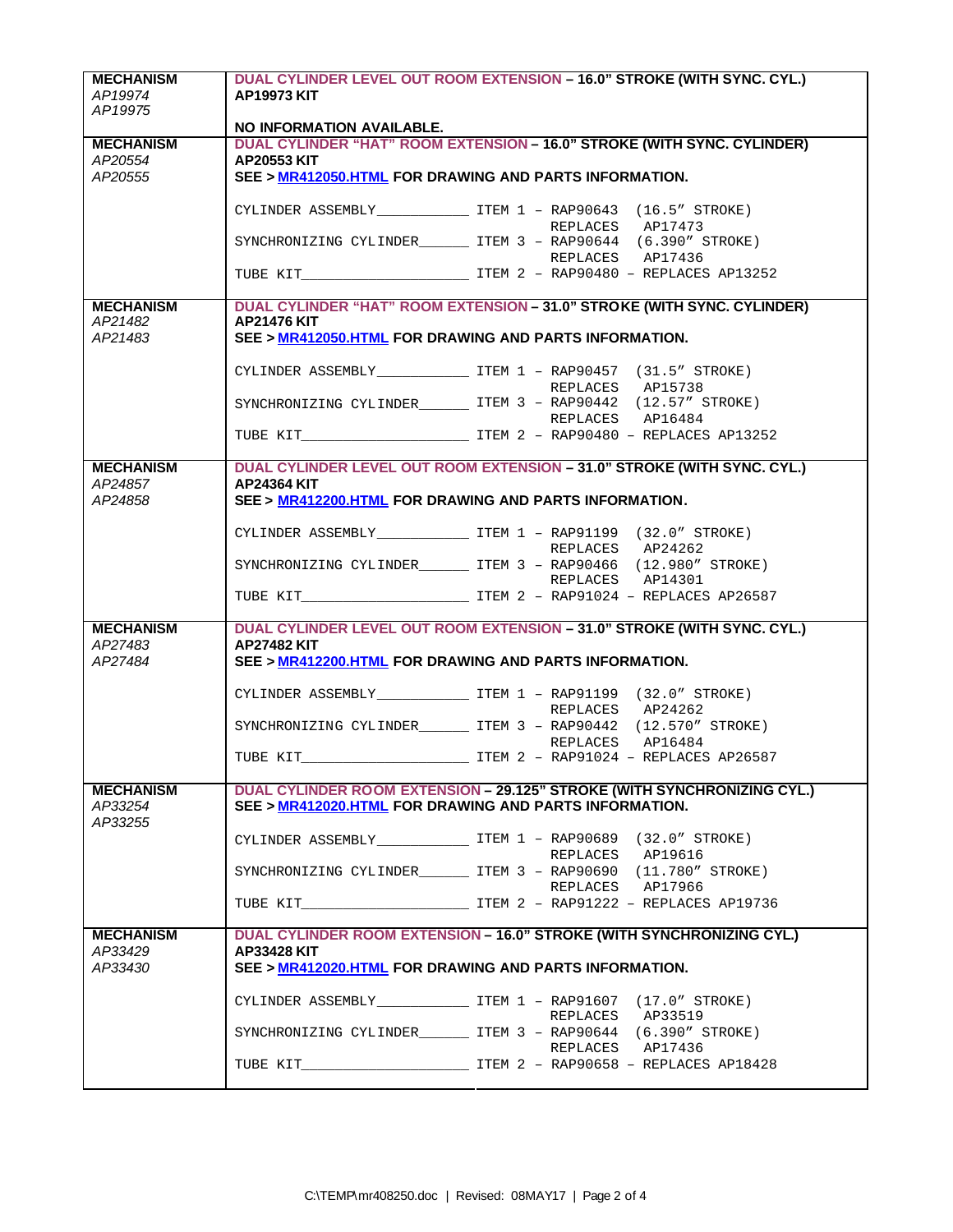| <b>MECHANISM</b>            | DUAL CYLINDER ROOM EXTENSION - 31.0" STROKE (WITH SYNCHRONIZING CYL.)        |                                                                                        |  |
|-----------------------------|------------------------------------------------------------------------------|----------------------------------------------------------------------------------------|--|
| AP33776                     | <b>AP34108 KIT</b>                                                           |                                                                                        |  |
|                             | SEE > MR412200.HTML FOR DRAWING AND PARTS INFORMATION.                       |                                                                                        |  |
|                             |                                                                              | CYLINDER ASSEMBLY ____________________ ITEM 1 - RAP91199 (32.0" STROKE)                |  |
|                             |                                                                              | REPLACES AP24262                                                                       |  |
|                             |                                                                              | SYNCHRONIZING CYLINDER________ ITEM 3 - RAP90442 (12.570" STROKE)                      |  |
|                             |                                                                              | REPLACES AP16484                                                                       |  |
|                             |                                                                              |                                                                                        |  |
|                             | <b>CYLINDER ASSEMBLY - 26.0" STROKE</b>                                      |                                                                                        |  |
| <b>MECHANISM</b><br>AP35843 |                                                                              |                                                                                        |  |
|                             |                                                                              | CYLINDER ASSEMBLY _______________ RAP92523 (26.0" STROKE)-REPLACES AP35843             |  |
|                             |                                                                              |                                                                                        |  |
| <b>MECHANISM</b>            |                                                                              | UNIVERSAL STRAIGHT OUT - 18.0" STROKE (WITH SYNCHRONIZING CYLINDER)                    |  |
| AP39182<br>AP39183          | <b>AP41598 KIT</b><br>SEE > MR412685.HTML FOR DRAWING AND PARTS INFORMATION. |                                                                                        |  |
|                             |                                                                              |                                                                                        |  |
|                             |                                                                              | CYLINDER ASSEMBLY _______________ ITEM 1 - RAP92076 (30.5" STROKE)                     |  |
|                             |                                                                              | REPLACES AP38072                                                                       |  |
|                             |                                                                              | SYNCHRONIZING CYLINDER ______ ITEM 3 - RAP92369 (6.30" STROKE)                         |  |
|                             |                                                                              | REPLACES AP39267                                                                       |  |
|                             |                                                                              |                                                                                        |  |
|                             |                                                                              |                                                                                        |  |
|                             |                                                                              | ITEM 5 - RAP24638 (AP24638)                                                            |  |
| <b>MECHANISM</b><br>AP40528 | <b>AP40527 KIT</b>                                                           | DUAL CYLINDER "HAT" ROOM EXTENSION - 24.0" STROKE (WITH SYNC. CYLINDER)                |  |
| AP40529                     | SEE > MR412050.HTML FOR DRAWING AND PARTS INFORMATION.                       |                                                                                        |  |
|                             |                                                                              |                                                                                        |  |
|                             |                                                                              | CYLINDER ASSEMBLY _____________________ ITEM 1 - RAP90484 (24.5" STROKE)               |  |
|                             |                                                                              | REPLACES AP15252                                                                       |  |
|                             |                                                                              | SYNCHRONIZING CYLINDER__________ ITEM 3 - RAP92275 (8.420" STROKE)                     |  |
|                             |                                                                              | REPLACES AP39271                                                                       |  |
|                             |                                                                              |                                                                                        |  |
| <b>MECHANISM</b>            |                                                                              | UNIVERSAL LEVEL OUT - 30.0" STROKE (WITH SYNCHRONIZING CYLINDER)                       |  |
| AP40753                     | <b>AP41597 KIT</b>                                                           |                                                                                        |  |
| AP40754                     | SEE > MR412690.HTML FOR DRAWING AND PARTS INFORMATION.                       |                                                                                        |  |
|                             |                                                                              | CYLINDER ASSEMBLY _______________ ITEM 1 - RAP92076 (30.5" STROKE)                     |  |
|                             |                                                                              | REPLACES AP38072                                                                       |  |
|                             |                                                                              | LIFT CYLINDER ASSEMBLY_________ ITEM 11 - RAP92261 (3.50" LIFT)                        |  |
|                             |                                                                              | REPLACES AP40746                                                                       |  |
|                             |                                                                              | SYNCHRONIZING CYLINDER TTEM 3 - RAP92077 (10.540" STROKE)<br>REPLACES AP37881          |  |
|                             |                                                                              | LIFT SYNCHRONIZING CYLINDER_ ITEM 12 - RAP92503 - REPLACES AP40832                     |  |
|                             |                                                                              |                                                                                        |  |
|                             |                                                                              |                                                                                        |  |
|                             |                                                                              | ITEM 5 - RAP24638 (AP24638)                                                            |  |
| <b>MECHANISM</b>            |                                                                              | DUAL CYLINDER ROOM EXTENSION - 29.125" STROKE (WITH SYNCHRONIZING CYL.)                |  |
| AP43112<br>AP43113          | <b>AP33253 KIT</b><br>SEE > MR412020.HTML FOR DRAWING AND PARTS INFORMATION. |                                                                                        |  |
|                             |                                                                              | CYLINDER ASSEMBLY TEM 1 - RAP92524 (30.125" STROKE)                                    |  |
|                             |                                                                              | REPLACES AP43107<br>SYNCHRONIZING CYLINDER_________ ITEM 3 - RAP90690 (11.780" STROKE) |  |
|                             |                                                                              | REPLACES AP17966                                                                       |  |
|                             |                                                                              |                                                                                        |  |
|                             |                                                                              |                                                                                        |  |